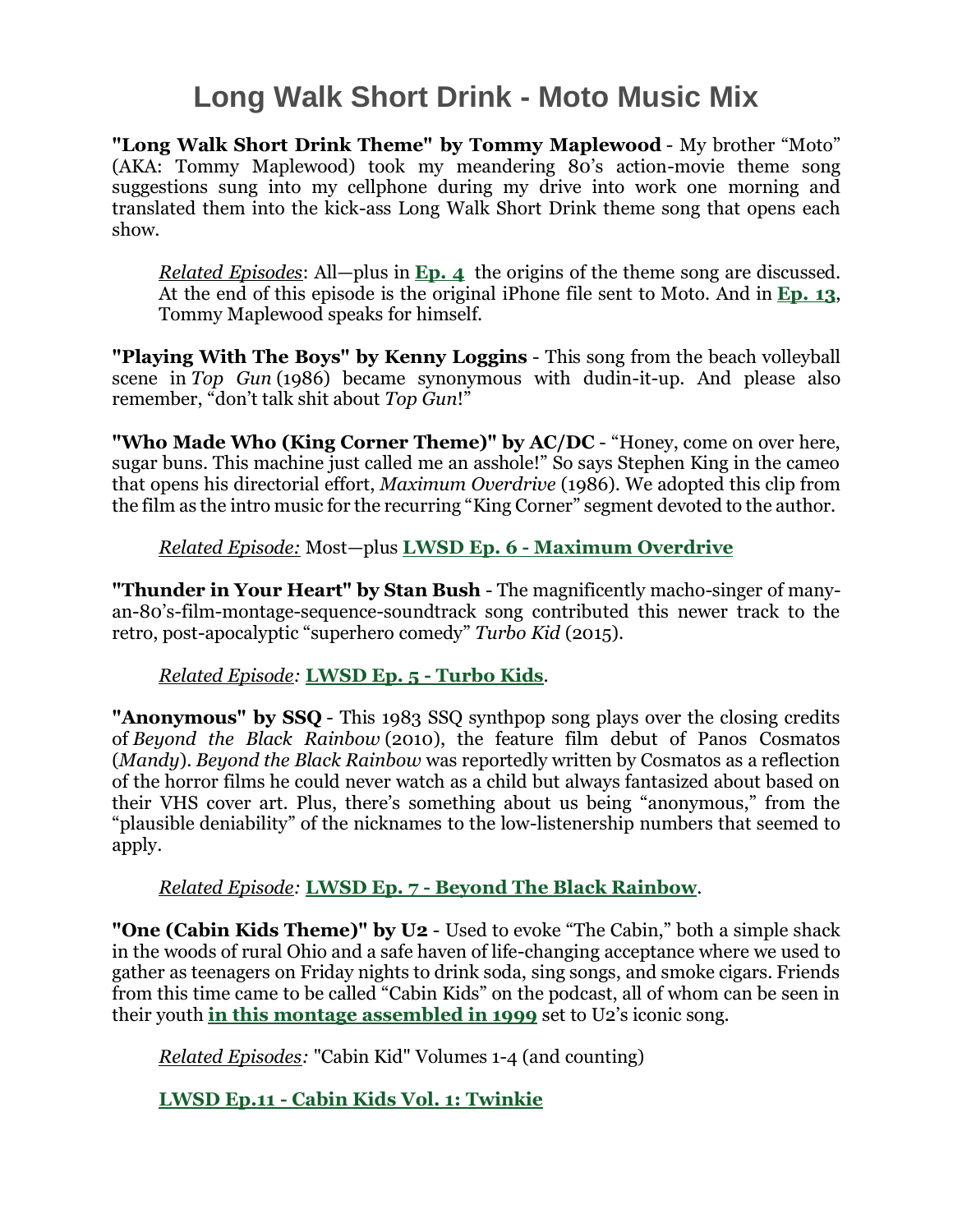**LWSD Ep. 31 - Cabin Kids Vol. 2: [Pumps](https://www.davidullman.net/lwsdpod/episode/c07e493e/lwsd31-cabin-kids-vol-2-pumps) LWSD Ep. 35 - Cabin Kids Vol. 3: [Steiner](https://www.davidullman.net/lwsdpod/episode/bfe34fed/lwsd35-cabin-kids-vol-3-steiner) LWSD Ep. 48 - Cabin Kids Vol. 4: [Kramms](https://www.davidullman.net/lwsdpod/episode/c0060faf/lwsd48-cabin-kids-vol-4-kramms)**

**"Battle Without Honor Or Humanity (Sh\*t The Bride Says Theme)" by** 布袋寅 泰 - This badass track from the *Kill Bill* soundtrack became the theme music for "Sh\*t The Bride Says."

My voice-over from the full-version of the segment intro:

Sh\*t The Bride Says features selections from the clandestine Twitter page I started in 2010 to document the things my wife says that make me laugh so hard I have to stop everything and preserve them. The wicked sense of humor soon to follow is especially funny, given the fact that, in everyday life, The Bride is an upstanding member of our community, an outstanding member of her profession, and an allaround compassionate and exemplary human being. She denies any and all association with the Twitter page from which these quotes are read. However, I can assure you everything repeated here was most certainly said by The Bride.

Very early in the podcast recording sessions, Palmer and I wanted to find ways to refer to our wives without dragging them into our uncensored nonsense. He settled on "Ash" (*Evil Dead*), and I picked "The Bride" after Uma Thurman's vengeful assassin in the *Kill Bill* films. Once this became a recurring feature on the show, I started publishing the new tweets **[@ShitDaBrideSays](https://twitter.com/ShitDaBrideSays)**.

*Related Episodes:* Quite a few shows have the STBS segment, beginning with **[LWSD](https://www.davidullman.net/lwsdpod/episode/c21d72a1/lwsd-episode-12-the-stand) Ep. 12 - The Stand**. The cinematic character of "The Bride" is discussed at length in **[LWSD](https://www.davidullman.net/lwsdpod/episode/c0daf3cc/lwsd-23-ash-vs-kill-bill) 23 - Ash vs Kill Bill** in which Palmer's bride gives her impressions of her first viewing of *Kill Bill Volume[s] 1* & *2*.

**"Cyborg Main Title (Death Theme)" by Kevin Bassinson** - This haunting score segment from Jean-Claude Van Damme's 1989 martial-arts cyberpunk film came to be associated with death. During the episodes Moto decked out with musical commentary, every time someone said "died," "death," "killed," or any such thing, he would drop a few seconds of this creepy cue.

*Related Episode:* **LWSD Ep. 13 - [Cyborg](https://www.davidullman.net/lwsdpod/episode/bd61bc74/lwsd-episode-13-cyborg)**.

**"On My Own / Alone (Friendship Theme)" by Stan Bush** For those who didn't grow up repeatedly watching *Bloodsport* (1988), there's a scene at the end where Van Damme's Frank Dux and Donald Gibb's Ray Jackson clasp hands over Jackson's hospital bed after Dux has become the first westerner to win Hong Kong's clandestine Kumite and solidify their friendship.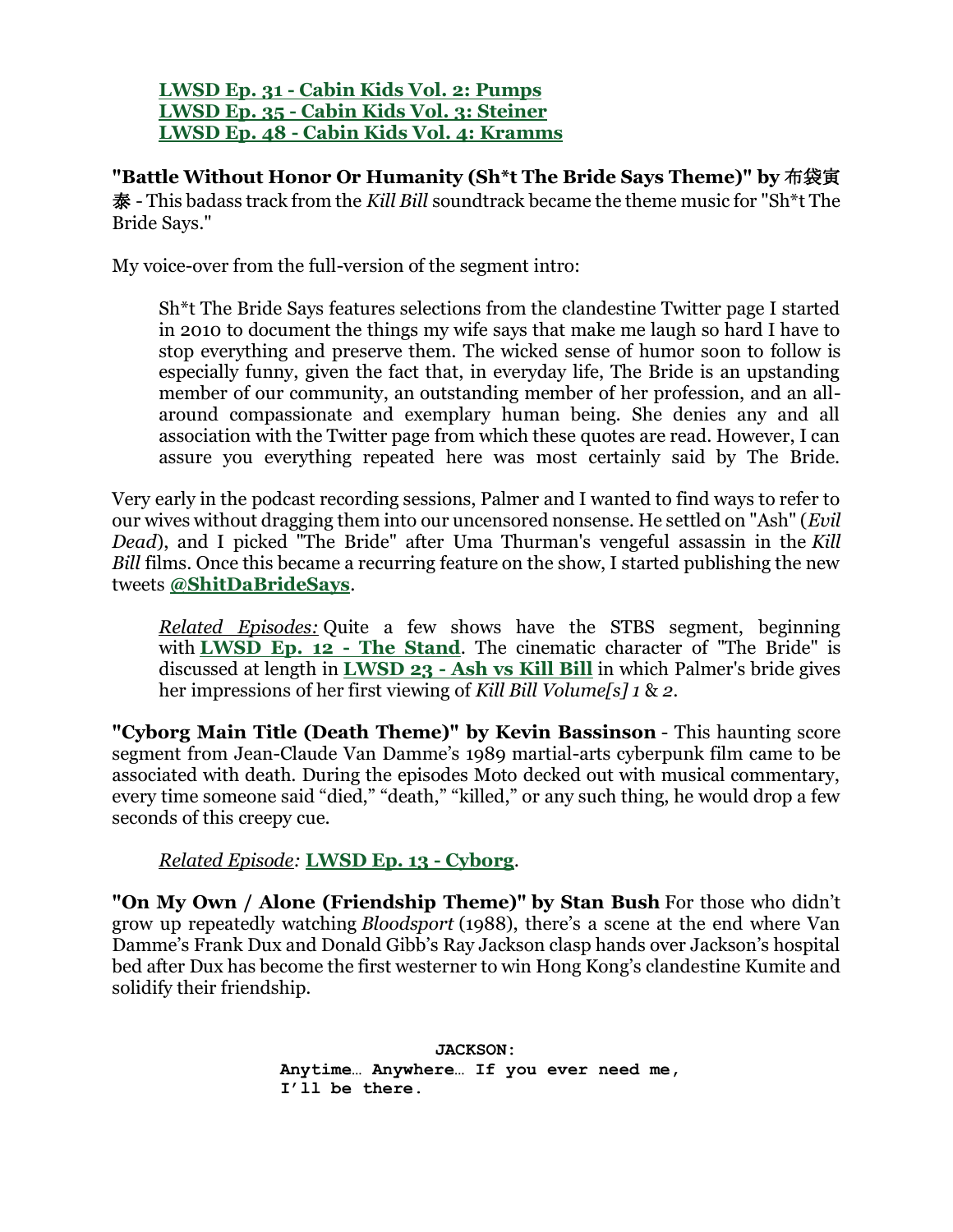**DUX: I love you, my friend.**

**JACKSON: Me, too. […] But don't you get too cocky. You might have to go up against me next time.**

This Stan Bush power ballad plays on the soundtrack as Dux sulks around Hong Kong after Jackson has been hospitalized by the villainous defending Kumite champion, Chong Li. Moto would play a bit of this whenever we'd get into "I love you, man" territory.

**"The Stand (Miniseries Theme)" by W.G. Snuffy Walden** - The most common topic on the Long Walk Short Drink podcast is horror author Stephen King. When Palmer visited me in Minnesota in the summer of 2016, it came up that I'd just started listening to Stephen King's books in order from *Carrie* onward. He casually replied, "I've been doing the same thing for the last couple of years." What are the odds of something so specific happening in the lives of two old friends reconnecting after a period of years during which we didn't communicate much? When we started recording the podcast shortly thereafter, we'd often talk about where we were in our respective Stephen King chronologies.

*Related Episodes:* There are several STAND-specific shows.

**[LWSD](https://www.davidullman.net/lwsdpod/episode/c21d72a1/lwsd-episode-12-the-stand) Ep. 12 - The Stand** (The [book\)](https://www.davidullman.net/lwsdpod/episode/c15b589e/lwsd-episode-11-cabin-kids-vol-1-twinkie) **LWSD Ep. 15 - Classic Coke [Stories](https://www.davidullman.net/lwsdpod/episode/c160b57c/lwsd-episode-15-classic-coke-stories)** (The 1994 [Miniseries\)](https://www.davidullman.net/lwsdpod/episode/c07e493e/lwsd31-cabin-kids-vol-2-pumps) **LWSD Ep. 90 - [Palmers'](https://www.davidullman.net/lwsdpod/episode/90932926/lwsd-ep-90-palmers-pick-the-stand-2020-miniseries) Pick: THE STAND** [\(T](https://www.davidullman.net/lwsdpod/episode/bfe34fed/lwsd35-cabin-kids-vol-3-steiner)he 2020 [Miniseries\)](https://www.davidullman.net/lwsdpod/episode/bfe34fed/lwsd35-cabin-kids-vol-3-steiner)

**"Streetfighting Van Damme (Twinkie's Mullet Theme)" by Graeme Revell**-Fans of the 1993 action film *Hard Target* can easily picture Jean-Claude Van Damme's moistened mullet. When LWSD cast member (and founding "Cabin Kid") Twinkie grew his hair into a mullet, this became his hair's theme song.

**"Top Gun Anthem (Honor, Courage, and Commitment Theme)" by Harold Faltermeyer & Steve Stevens** - Two of our regular guests—Pumps and Shamrock are Veterans, and Moto took to playing this track when talk turned to their time in the Service.

**"Hearts On Fire (DD's Theme)" by John Cafferty** - I think of DD as the patron saint of Long Walk Short Drink. A pal from Palmer's teaching days, DD has somewhere a list of all the movies, music, TV shows, books, video games, etc. referenced on the podcast—at least up to a certain point. I've only seen glimpses of it, but that seems to me a very daunting task. It is perhaps that passion for the show that inspired Moto to use this song from *Rocky IV* as DD's theme.

*Related Episode:* **[LWSD](https://www.davidullman.net/lwsdpod/episode/c1a4b8cc/lwsd30-full-cast-all-stars) Ep.30 - Full Cast, All Stars**. (DD's first appearance on the podcast.)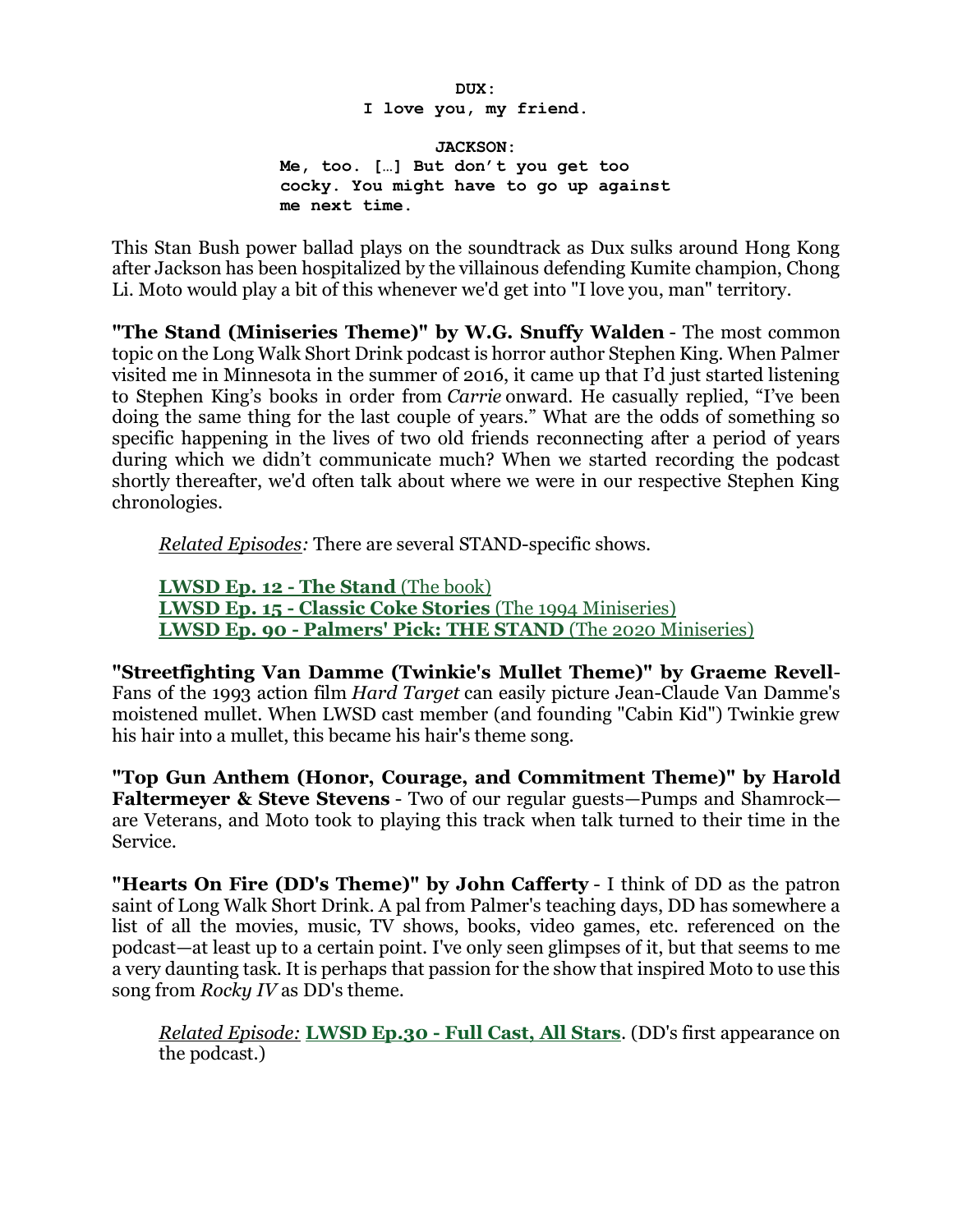**"Way Down We Go" by Kaleo** - This track from Icelandic rock band KALEO was Palmer's pick for episode 17. Check out 1:11:25 in the show link below to hear the segment (which includes some delightful a capella singing).

## *Related Episode:* **[LWSD](https://www.davidullman.net/lwsdpod/episode/be6ff1f8/lwsd-episode-17-mr-jay-and-the-one-you-feed) Ep. 17 - Mr. Jay and The One You Feed**.

**"Seagulls! (Stop It Now)" by Bad Lip Reading** - From the Bad Lip Reading geniuses on YouTube, this irresistible song about Yoda's unpleasant encounter with seagulls began as a part of the longer "**THE EMPIRE [STRIKES](https://youtu.be/UkiI2vM2lfA) BACK: A Bad Lip Reading**." However, it is so catchy, that the song was segmented and released as a single. In episode 8a, we sing its praises from 1:03:58 - 1:06:53.

*Related Episode:* **LWSD Ep. 18a - Listener [Feedback](https://www.davidullman.net/lwsdpod/episode/c0bb6f11/lwsd-episode-18a-listener-feedback)**.

**"SexyBack (Ash's Theme)" by Justin Timberlake feat.Timbaland** - This 2006 JT track became Moto's go-to theme for Palmer's wife, "Ash."

**"Big and Chunky (Moto's Theme)" by will.I.Am** - Though his nickname is a nod to *Ninja [Warrior](https://en.wikipedia.org/wiki/Sasuke_(TV_series))* competitor **[Yamamoto](https://sasukepedia.fandom.com/wiki/Yamamoto_Shingo) Shingo (**山本 進悟**)**. Moto used this playful song from the animated film *Madagascar: Escape 2 Africa* (2008) as his own theme. That's will.i.am as Moto Moto the hippopotamus—a name so nice, "you say it double."

**"Zeta Jones" by Pale Ryda** - The iconic and impossibly sexy shot of Catherine Zeta-Jones **dipping [beneath](https://twitter.com/lwsdpod/status/810572015753117698) the lasers** in *Entrapment* came up in the very first episode of Long Wong Short Drink, as Palmer led us through his favorite year in films: 1999. This track, incorporating **the** *[Workaholics](https://www.youtube.com/watch?v=O7dWnAFEHPM)* **refrain**, was recorded at 1AM in a bathroom on an iPhone 4 using GarageBand in 2012.

**"Middle Fingers" by MISSIO** - This defiant anthem from the Austin, Texas-based electronic alternative duo MISSO was among **Palmer's top ["Pleasures"](https://youtube.com/playlist?list=PL5DkVNaxB4DqI-Dh5BZUi4O1155FYGXLk) from 2017**.

*Related Episode:* **[LWSD](https://www.davidullman.net/lwsdpod/episode/c38afcbe/lwsd38-2017-picks) Ep. 38 - 2017 Picks**.

**"The Mark Has Been Made [Edit]" by Nine Inch Nails** - Shamrock's contribution to the Revenge Films episode was the 2004 Tony Scott film *Man on Fire*, which features six Nine Inch Nails tracks—including this one from *The Fragile* (1999).

*Related Episode:* **LWSD Ep. 22 - [Revenge](https://www.davidullman.net/lwsdpod/episode/bf4e7cb7/lwsd-22-revenge-flicks-the-whole-bloody-show) Flicks: The Whole Bloody [Show](https://www.davidullman.net/lwsdpod/episode/bf4e7cb7/lwsd-22-revenge-flicks-the-whole-bloody-show)**.

**"The Dead Zone (Opening Titles)" by Michael Kamen** - From episode 23 - 27 we took a book-club approach to Stephen King's 1979 novel, *The Dead Zone*, culminating in a discussion of David Cronenberg's 1983 film adaptation starring (OOOOH!!!) Christopher Walken—creepily scored by Michael Kamen.

*Related Episode:* **LWSD Ep. 27 - The Dead Zone [Wrap-Up](https://www.davidullman.net/lwsdpod/episode/c0e73ffd/lwsd27-the-dead-zone-wrap-up)**.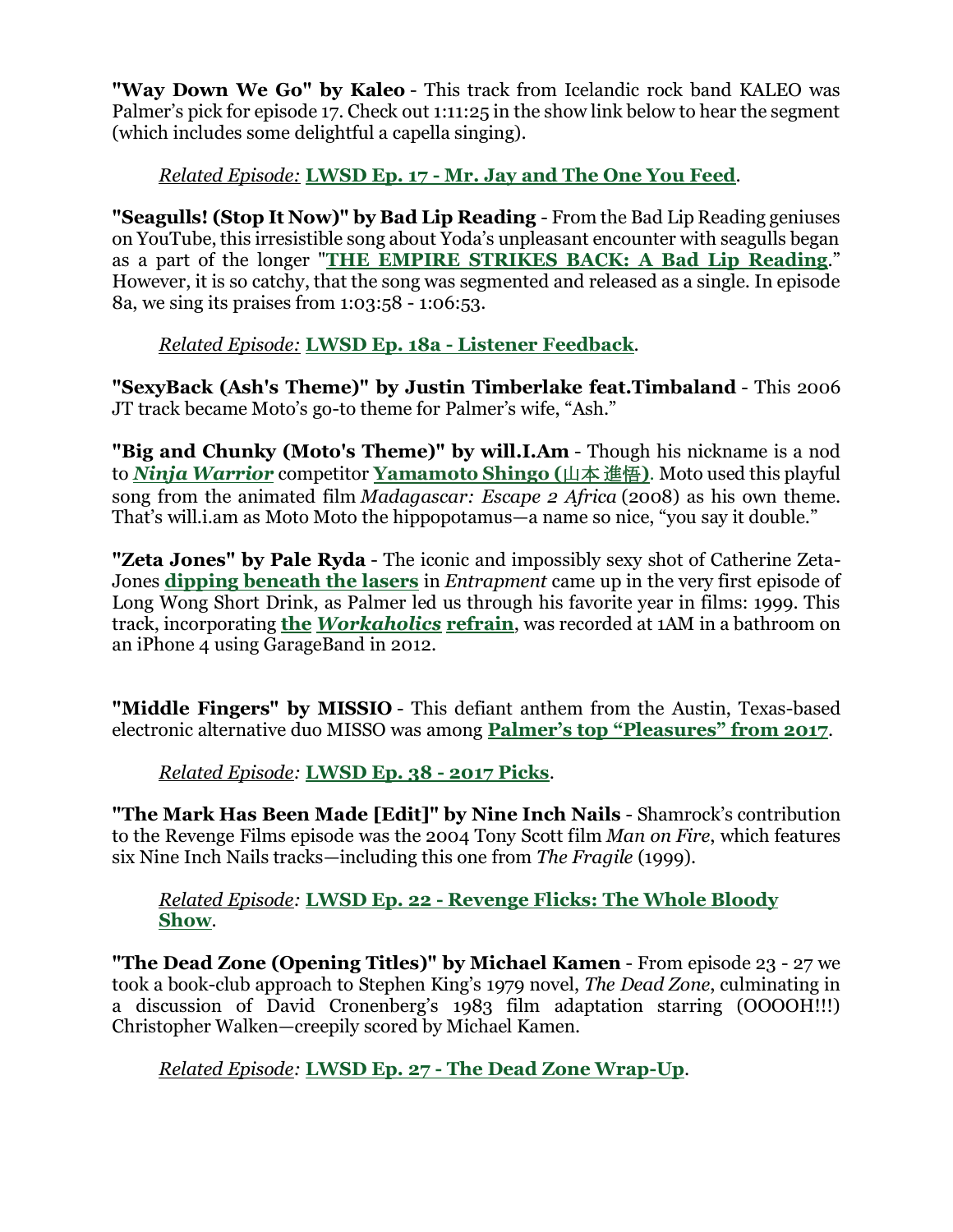**"Burn [Edit]" by The Cure** - Though I ended up talking way more about the James O'Barr book than the Brandon Lee movie, my pick for the Revenge Films episode was Alex Proyas' *The Crow* (1994). Having seen that flick countless times, it was fun reconstructing an edit of this Cure song that matches the timing of the iconic scene in which the character first puts on "The Crow" makeup.

#### *Related Episode:* **LWSD Ep. 22 - [Revenge](https://www.davidullman.net/lwsdpod/episode/bf4e7cb7/lwsd-22-revenge-flicks-the-whole-bloody-show) Flicks: The Whole Bloody [Show](https://www.davidullman.net/lwsdpod/episode/bf4e7cb7/lwsd-22-revenge-flicks-the-whole-bloody-show)**.

**"Fist Of Fury (Main Theme)" by Joseph Koo / Ku Chia Hui / Michael Remedios** - Moto's addition the Revenge Films show was Bruce Lee's *Fist of Fury*(1972). Also known as *The Chinese Connection*\*, this opening track from **the** *[Fist](https://www.allmusic.com/album/fist-of-fury-original-soundtrack-recording-mw0000461490) of [Fury](https://www.allmusic.com/album/fist-of-fury-original-soundtrack-recording-mw0000461490)* **OST** features a very-70's-lounge-singery vocal by Michael Remedios. Remedios was the lead singer of the 1960's Hong Kong English pop band The Mystics. This version of the main theme that plays under the opening titles is from the Japanese soundtrack album, which I picked up on vinyl sometime in the mid '90s. The lyrics by James Wong, who wrote many such film theme songs all the way up to 2004, are as follows:

> I use hands to hold my fellowman I use hands to help with what I can But when I face an unjust injury Then I'll change my hands into fists of fury

> I use hands to show my friendliness I use hands to give a kind caress But when a man slaughters his fellowman Then I'll change my hands into fists of fury

No more hands to give my love to you But you'll know I've done what I must do I've fought the strong and I did right the wrong When I changed my hands into fists of fury.

Oddly enough, these English lyrics only appear in the Japanese versions of the film and soundtrack LP, which also includes many passages of dialog from the English-dubbed version. However, you can hear voice-actor Michael Kay's approximation of Bruce Lee's primal battle cries punctuate the music in all versions.

\*The reason this film is called *The Chinese Connection* in the U.S. is because of a mistake. Bruce Lee's first two films for Golden Harvest, *The Big Boss* (1971) and *Fist of Fury* (1972) were reportedly sent together to our domestic distributor mislabeled. *The Big Boss*, whose story takes place in an ice factory [SPOILER] through which heroin is trafficked, was meant to be re-titled *The Chinese Connection* to cash in on William Friedkin's late 1971 hit, *The French Connection,* in which Gene Hackman's "Popeye" Doyle pursues a French heroin smuggler. The mixup resulted in *The Big Boss* getting released as *Fists of Fury* (with the added "s") and *Fist of Fury* saddled with the nonsequitur title, *The Chinese Connection*. For reasons likely obvious to fans of the film, *Fist of Fury*—amended to *Dragon: Fist of Fury*—was not released in Japan until July 1974, a full year after Bruce Lee's untimely death.

*Related Episode:* **LWSD Ep. 22 - [Revenge](https://www.davidullman.net/lwsdpod/episode/bf4e7cb7/lwsd-22-revenge-flicks-the-whole-bloody-show) Flicks: The Whole Bloody Show**.